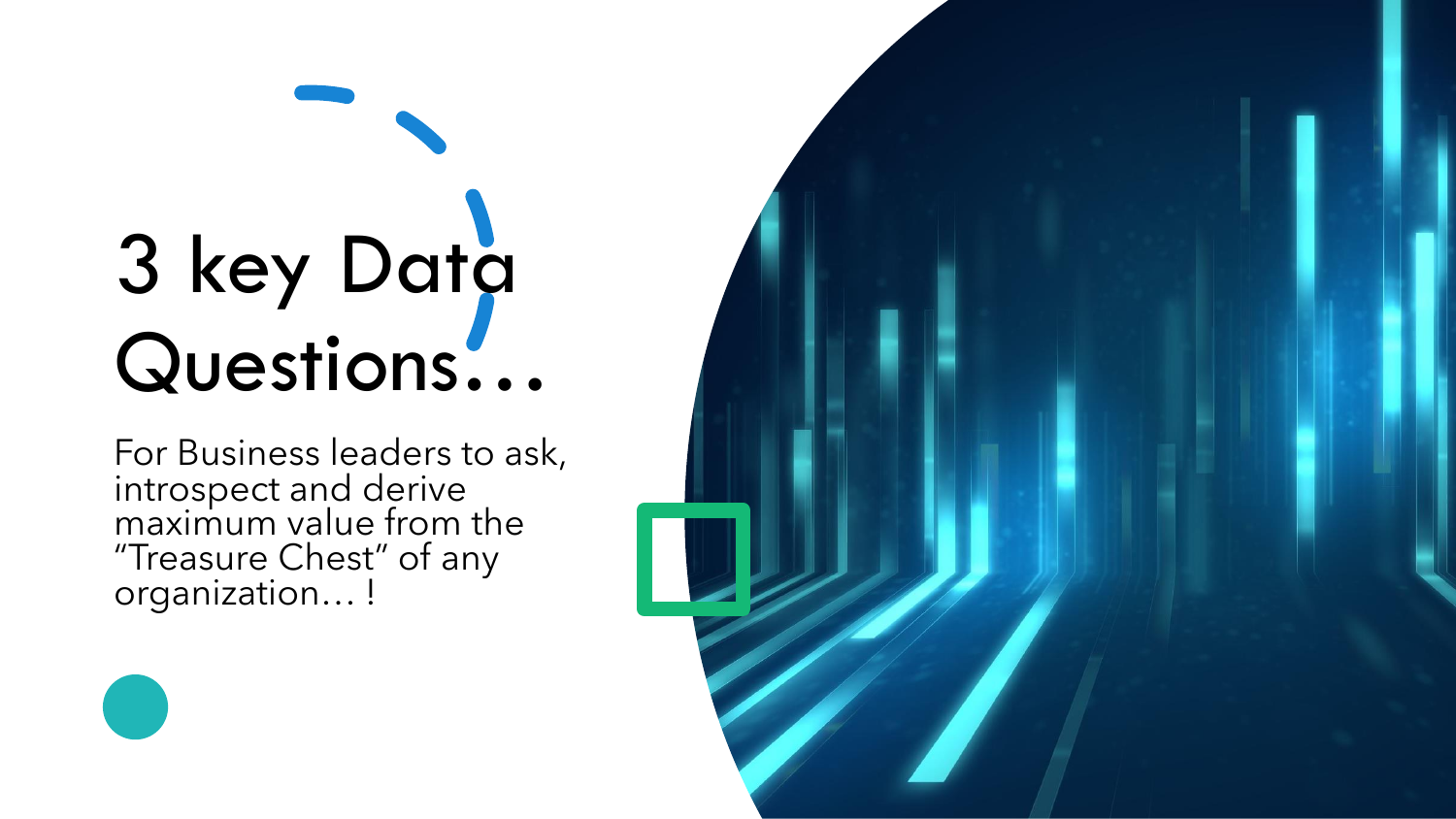## 3 Key Data Questions

What is your primary challenge?

❑Bad Data (Quality)

❑Disparate and Siloed Data

- ❑Ability to Search
- ❑Lack of BI / Visualization
- ❑Data from Robotic Process Automation (RPA) not syncing with Enterprise Systems

❑Data Security issues

**FORRESTER®** 

Forrester reports that nearly one-third of analysts spend more than 40% of their time vetting and validating their analytics data before it can be used for strategic decisionmaking.





Need to create a secure, reliable, and integrated data universe!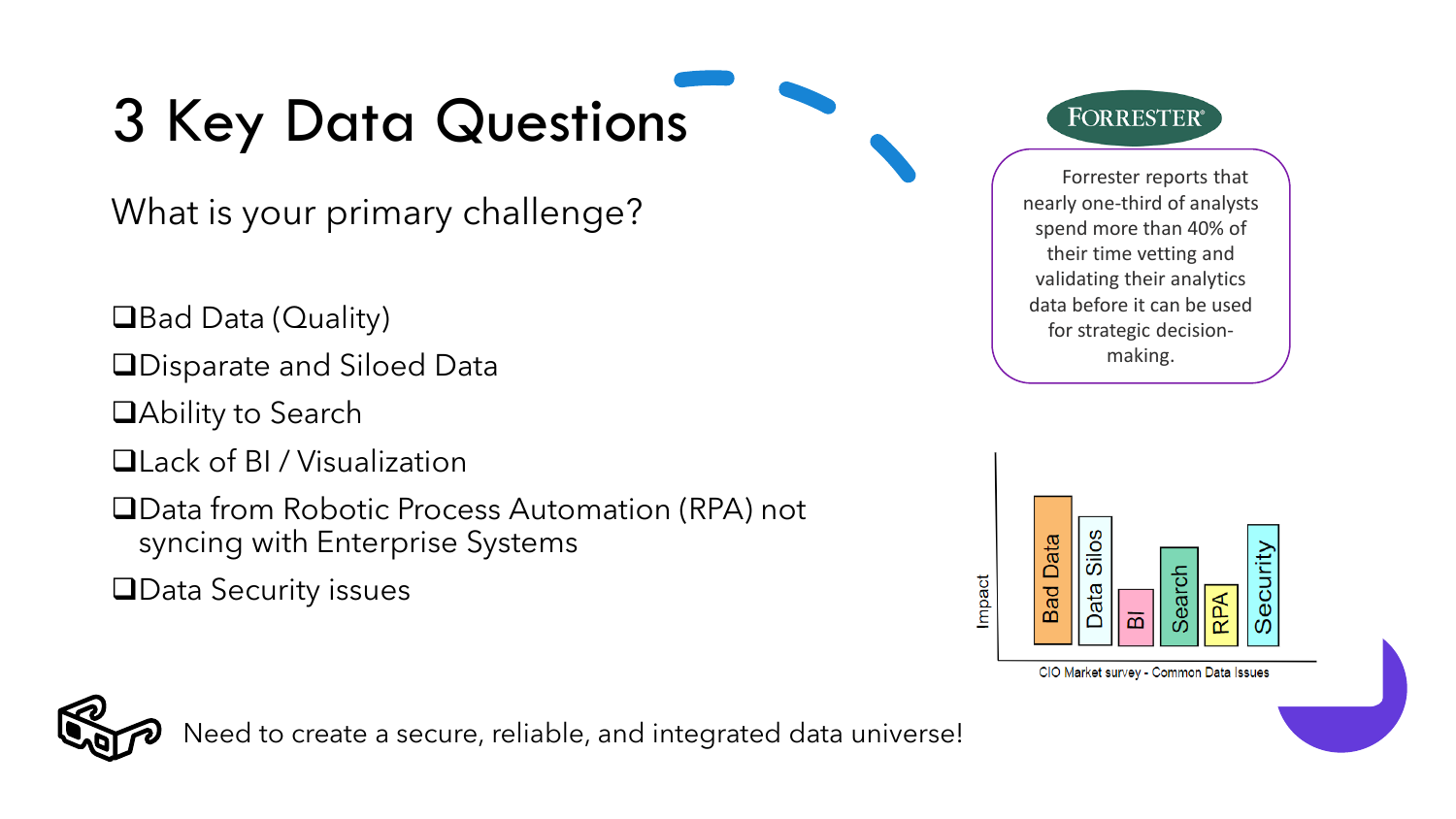### 3 Key Data Questions

Where does your critical data reside?

❑Databases - SQL Server, Oracle, DB2, MySQL ❑Cloud – AWS, Google, Azure, Hybrid Cloud systems ❑ERP, CRM like Salesforce

❑Legacy Systems

❑XLS, Access, PPT, Network folders



Ability to derive insights for decision support!

#### **Gartner**

*Gartner reports that Organizations are building governed data lakes as the first step filled with structured database files and unstructured files, social media extract, etc. as the first step to remove silos*

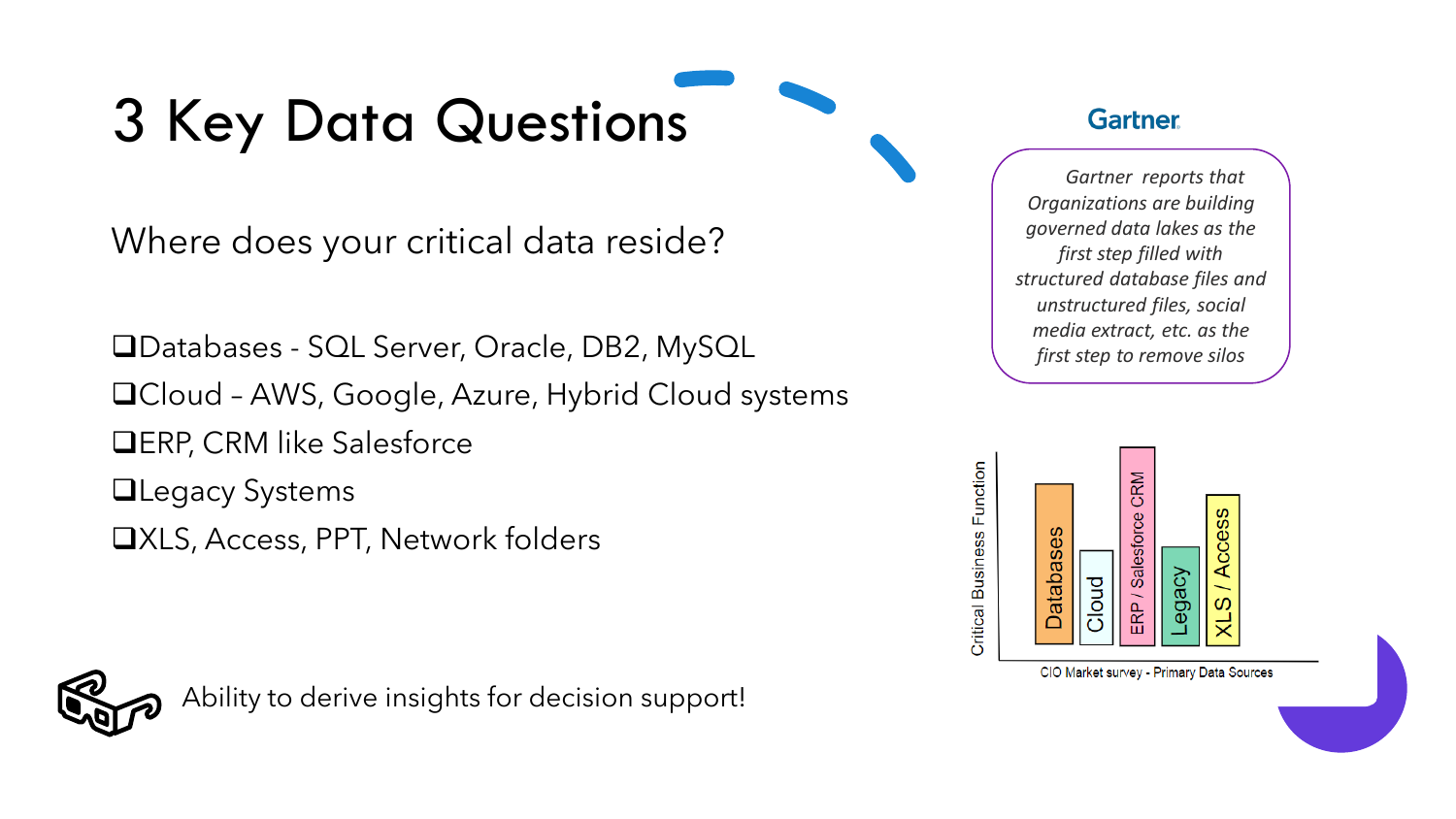### 3 Key Data Questions

Who is your data steward?

❑Non-IT Engineers, Business Analysts ■3<sup>rd</sup> party vendors ❑Professional consultants ❑Internal IT Team ❑No one really!

Forge the team to handle your most important Asset!

IDC says digital universe doubles every 2 years and there is lot of valuable data out there. It will take determination and skilled workforce to find and put to use. It will need to be protected, analyzed and acted upon.

Are you equipped to handle data?